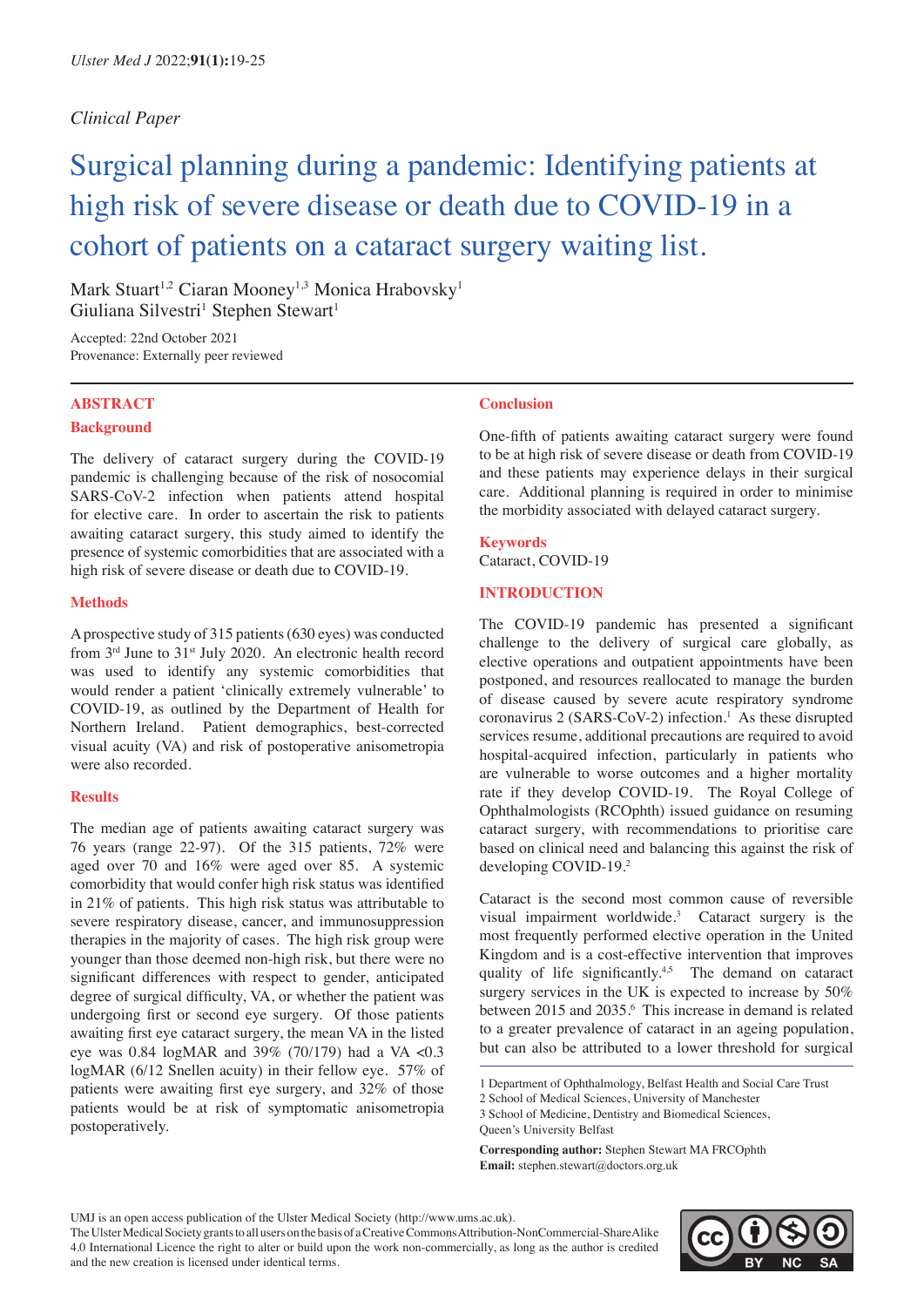intervention as the safety and visual outcomes of modern phacoemulsification surgery have improved.<sup>6</sup> The disruption of cataract services during the COVID-19 pandemic means that, in addition to the background increase in demand, there will be a significant backlog of patients requiring surgery.<sup>7</sup>

Patients undergoing cataract surgery are often elderly and have systemic comorbidities.<sup>8</sup> COVID-19 has a significantly higher mortality rate in older patients and those with certain comorbidities.9 The Department of Health for Northern Ireland outlined specific diseases that would pose a greater

Table 1: Conditions considered to make a patient clinically extremely vulnerable to a severe COVID-19 infection<sup>10</sup>

- Solid organ transplant recipients.
- People with specific cancers:
	- people with cancer who are undergoing active chemotherapy
	- people with lung cancer who are undergoing radical radiotherapy
	- people with cancers of the blood or bone marrow such as leukaemia, lymphoma or myeloma who are at any stage of treatment
	- people having immunotherapy or other continuing antibody treatments for cancer
	- people having other targeted cancer treatments which can affect the immune system, such as protein kinase inhibitors or PARP inhibitors
	- people who have had bone marrow or stem cell transplants in the last 6 months, or who are still taking immunosuppression drugs
- People with severe respiratory conditions including all cystic fibrosis, severe asthma and severe chronic obstructive pulmonary (COPD).
- People with Motor Neurone Disease
- People with rare diseases and inborn errors of metabolism that significantly increase the risk of infections (such as Severe combined immunodeficiency (SCID), homozygous sickle cell).
- People on immunosuppression therapies sufficient to significantly increase risk of infection.
- Women who are pregnant with significant heart disease, congenital or acquired.
- People who have had a splenectomy
- Those undergoing renal dialysis

risk of severe illness from COVID-19 (Table 1).10 Patients meeting any of these criteria were described as 'clinically extremely vulnerable' to COVID-19.10 This is distinguished from those who are 'clinically vulnerable' on the basis of age or other lower risk comorbidities.

In order to ascertain the risk to patients awaiting cataract surgery, we sought to investigate which of these patients would be considered to be 'clinically extremely vulnerable', or at high risk of severe illness or death due to COVID-19. Surgery was typically deferred for these high risk patients until transmission rates of COVID-19 had fallen, in order to mitigate the risk of infection.

#### **METHODS**

A prospective study was conducted between  $3<sup>rd</sup>$  June and  $31<sup>st</sup>$ July 2020 with the aim of identifying patients on the waiting list for cataract surgery in the Belfast Health and Social Care Trust who were deemed to be at high risk of severe illness or death from COVID-19. A standardised pro forma was used when reviewing the patients' clinical information via the Northern Ireland Electronic Care Record (NIECR). The following information was recorded: patient demographics (age, gender, laterality of listed eye); best-corrected visual acuity; whether the listed eye was the first or second eye to undergo cataract surgery; risk of anisometropia; comorbidities that would make a patient extremely vulnerable to severe disease or death from COVID-19.

If any of the conditions listed in Table 1 were present, a patient was graded as high risk. In the absence of these

#### **Table 2:** Description of Degree of Surgical Difficulty (DSD) Grading<sup>14</sup>

| <b>DSD Grade</b> | <b>Description</b>                                                       |  |  |
|------------------|--------------------------------------------------------------------------|--|--|
| 1                | A very straightforward case, suitable                                    |  |  |
|                  | for a novice cataract surgeon                                            |  |  |
| $\overline{2}$   | A straightforward case which                                             |  |  |
|                  | should cause an experienced                                              |  |  |
|                  | surgeon no difficulties. May have                                        |  |  |
|                  | one or two factors that increase<br>surgical complexity e.g. sub-optimal |  |  |
|                  |                                                                          |  |  |
|                  | dilation, difficulty lying flat, dense                                   |  |  |
|                  | or mature cataract, high myopia or                                       |  |  |
|                  | hypermetropia, age >85                                                   |  |  |
| 3                | A more challenging case for an                                           |  |  |
|                  | experienced surgeon, likely to carry                                     |  |  |
|                  | a higher risk of complication. Will                                      |  |  |
|                  | have three or more factors that<br>increase surgical complexity e.g.     |  |  |
|                  |                                                                          |  |  |
|                  | pseudoexfoliation syndrome, poor                                         |  |  |
|                  | dilation requiring pupil expansion                                       |  |  |
|                  | device, severe positional issues,                                        |  |  |
|                  | shallow anterior chamber, any of                                         |  |  |
|                  | those factors listed for Grade 2                                         |  |  |
| 4                | A very challenging case with a very                                      |  |  |
|                  | high risk of major complication. High                                    |  |  |
|                  | risk factors include phacodonesis/                                       |  |  |
|                  | iridodonesis, previous significant                                       |  |  |
|                  | blunt trauma, nanophthalmos                                              |  |  |

UMJ is an open access publication of the Ulster Medical Society (http://www.ums.ac.uk).

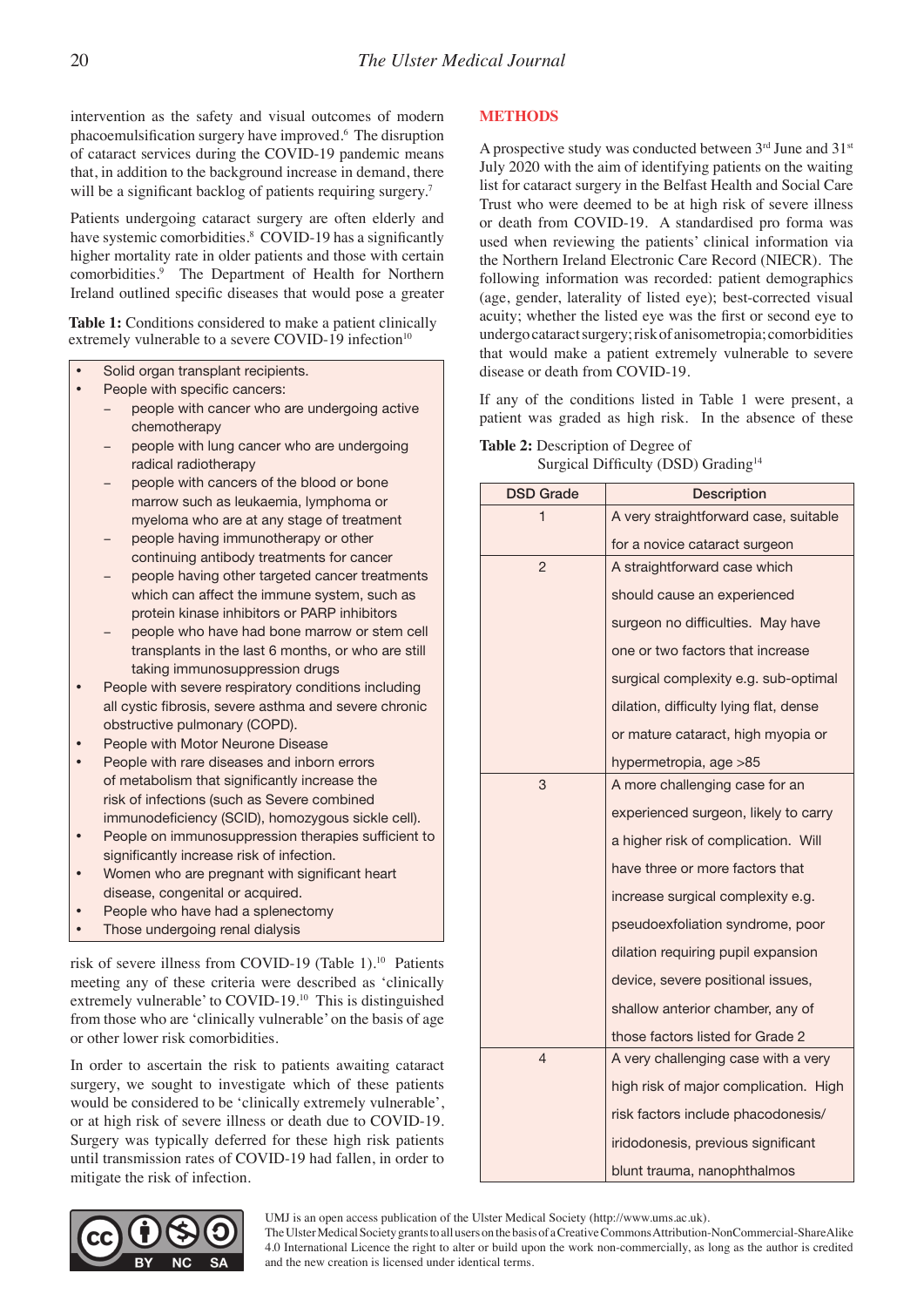| Parameter                              | Results ( $n = 630$ )              |
|----------------------------------------|------------------------------------|
| Median age (Range)                     | 76 years (22-97)                   |
| Male $(\%)$                            | 47                                 |
| Right $(\%)$                           | 53                                 |
| $1st$ eye $(\%)$                       | 57                                 |
| Mean VA in listed eye $\pm$ SD (Range) | $0.84$ logMAR + 0.87 (0.00 - PL)   |
| Mean VA in fellow eye $\pm$ SD (Range) | 0.45 $logMAR + 0.69$ (-0.10 – NPL) |
| DSD grading of listed eye (%)          |                                    |
| DSD <sub>1</sub>                       | 36                                 |
| DSD <sub>2</sub>                       | 48                                 |
| DSD <sub>3</sub>                       | 15                                 |
| DSD <sub>4</sub>                       | 1                                  |

**Table 3:** Demographics and ocular characteristics of study population

DSD, Degree of Surgical Difficulty; PL, Perception of Light; NPL, No Perception of Light.

conditions, a patient was considered non-high risk. Patients who were non-high risk may still be considered 'clinically vulnerable' to COVID-19 because of their age or other systemic comorbidities but did not meet the specific criteria outlined for the 'clinically extremely vulnerable' group.10

The preoperative visual acuity was recorded using Snellen notation as the best-corrected distance visual acuity using the patient's habitual spectacle prescription at the time of listing for surgery. If visual acuity was documented following first eye cataract surgery but before patients had updated their spectacle prescription, best-corrected distance visual acuity was recorded with pinhole. Snellen visual acuity was converted to logMAR values prior to analysis.<sup>11</sup> Patients were defined as being sight impaired (SI) if binocular bestcorrected visual acuity (BCVA) was between 3/60 and 6/60, and severely sight impaired (SSI) if binocular BCVA was less than 3/60.

Anisometropia exists when an individual's two eyes have different refractive powers. For patients with preoperative refraction data available, they were deemed to be at risk of significant anisometropia if an aimed postoperative emmetropic spherical equivalent in the first eye would leave  $\geq$ 3 dioptres of residual myopia or hyperopia in the fellow eye. An interocular difference of 3 dioptres was considered to pose a significant risk of causing impaired postoperative binocular visual function, such as reduced stereopsis or diplopia.12,13

Additionally, all cases were graded according to the anticipated degree of surgical difficulty (DSD).<sup>14</sup> This preoperative grading is undertaken routinely at the time of listing in order to risk-stratify for intraoperative complications and plan operating lists appropriately. In cases where the DSD grade was not specified by the listing surgeon, the clinical notes were reviewed and a DSD grade assigned

accordingly. A summary of the DSD grading system used is outlined in Table 2.

Patients were excluded from the final analysis if the pro forma was incomplete. Statistical analysis was conducted using Microsoft Office Excel (Microsoft, USA). In order to compare characteristics of the high risk and non-high risk groups, Chi-square and two-tail t-tests were used, with significance set at 0.05.

## **RESULTS**

## **Demographics**

The clinical information pro formas of 315 patients (630 eyes) were analysed. The median age was 76 (range 22-97) years (Table 3). The majority (72%) of patients were aged over 70, and 16% were aged over 85. Of those eyes included in the study, 57% were listed as the first eye to undergo cataract surgery in a bilaterally phakic patient. Eight incomplete pro formas were excluded from the analysis.

## **Risk factors for severe disease or death due to COVID-19**

21% (66/315) of patients met the criteria as being at high risk of severe illness or death due to COVID-19 (Table 4). The majority of these patients had severe respiratory conditions (37/66), cancer (15/66) or were on immunosuppression therapies (9/66). Severe COPD accounted for the majority of patients (32/37) identified as having a severe respiratory condition.

The mean age of the high risk patients was significantly less than that of the non-high risk patients (Table 5). There were no statistically significant differences between the high risk group and non-high risk groups with regards to gender, first or second eye status, proportion that were DSD grade 3 or 4, or mean VA.



UMJ is an open access publication of the Ulster Medical Society (http://www.ums.ac.uk).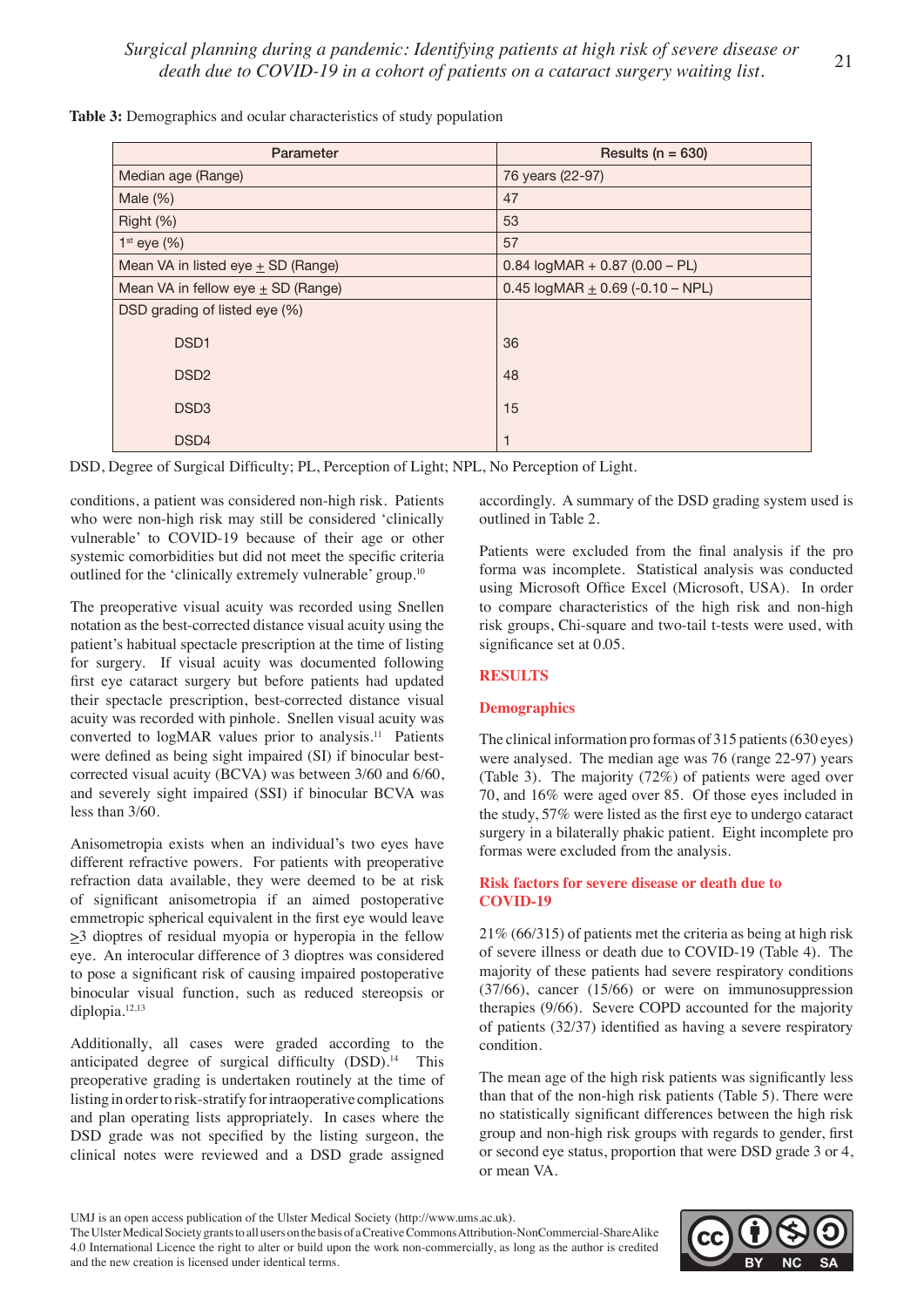| Reason                                          | % ( $n = 66$ ) | Underlying diagnosis                       | (n)            |
|-------------------------------------------------|----------------|--------------------------------------------|----------------|
| Solid organ transplant<br>recipients            | 5(3)           | Organ not specified                        | 3              |
| Specific cancers                                | 23(15)         | Undergoing chemotherapy                    | $\overline{7}$ |
|                                                 |                | Undergoing immunotherapy                   | 1              |
|                                                 |                | Haematological malignancy                  | 3              |
|                                                 |                | Lung cancer                                | $\overline{4}$ |
| Severe respiratory conditions                   | 56 (37)        | Severe COPD                                | 32             |
|                                                 |                | Severe asthma                              | 1              |
|                                                 |                | <b>OSA on CPAP</b>                         | $\overline{2}$ |
|                                                 |                | Severe bronchiectasis                      | 1              |
|                                                 |                | Pneumonia requiring hospitalisation        | 1              |
| Motor Neurone Disease                           | 0(0)           |                                            |                |
| Rare disease and inborn<br>errors of metabolism | 0(0)           |                                            |                |
| Immunosuppression<br>therapies                  | 14(9)          | Systemic immunosuppression for             | 9              |
|                                                 |                | autoimmune disease                         |                |
| Pregnant with significant<br>heart disease      | 0(0)           |                                            |                |
| Splenectomy                                     | 2(1)           | Previous splenectomy                       | 1              |
| Undergoing renal dialysis                       | 2(1)           | Renal dialysis for end-stage renal failure | 1              |

**Table 4:** Clinical reasons for being at high risk of severe disease or death due to COVID-19

COPD, Chronic Obstructive Pulmonary Disease; OSA, Obstructive Sleep Apnoea; CPAP, Continuous Positive Airway Pressure.

## **Visual acuity**

The mean visual acuity in all eyes listed for surgery was 0.81 logMAR (6/38 Snellen acuity) and 0.45 logMAR (6/18 Snellen acuity) in the fellow eye (Table 3). Of those undergoing first eye cataract surgery, the mean VA in the listed eye was 0.84 logMAR and 39% (70/179) had a VA less than 0.3 logMAR (6/12 Snellen acuity) in the fellow eye. For bilaterally phakic patients, 3% (5/179) had a binocular visual acuity that would be registrable as Sight Impaired and 1% (2/179) would be registrable as Severely Sight Impaired.

## **Risk of anisometropia**

Of those patients undergoing first eye surgery with preoperative refraction data recorded, 32% (37/115) would be expected to have  $\geq$  dioptres of anisometropia if emmetropia was the aimed refractive outcome in the first eye. Of those awaiting second eye surgery,  $35\%$  (41/118) had  $\geq$  dioptres of anisometropia.

**Table 5:** Comparison of high risk and non-high risk patients

| Variable              | High risk group $(n=66)$ | Non-high risk group<br>$(n = 249)$ | p value" |
|-----------------------|--------------------------|------------------------------------|----------|
| Age (years)*          | $71.7 + 8.9$             | $75.6 + 11.3$                      | 0.003    |
| Male $(\%)$           | 45                       | 48                                 | 0.55     |
| $1st$ eye $(\%)$      | 52                       | 58                                 | 0.22     |
| DSD: Grade 3 or 4 (%) | 14                       | 16                                 | 0.59     |
| VA in listed eye*     | $0.83$ logMAR + $0.90$   | $0.81$ logMAR + 0.83               | 0.83     |

\*Mean + standard deviation \*\*Chi-square test for frequency values and *t*-test for mean values

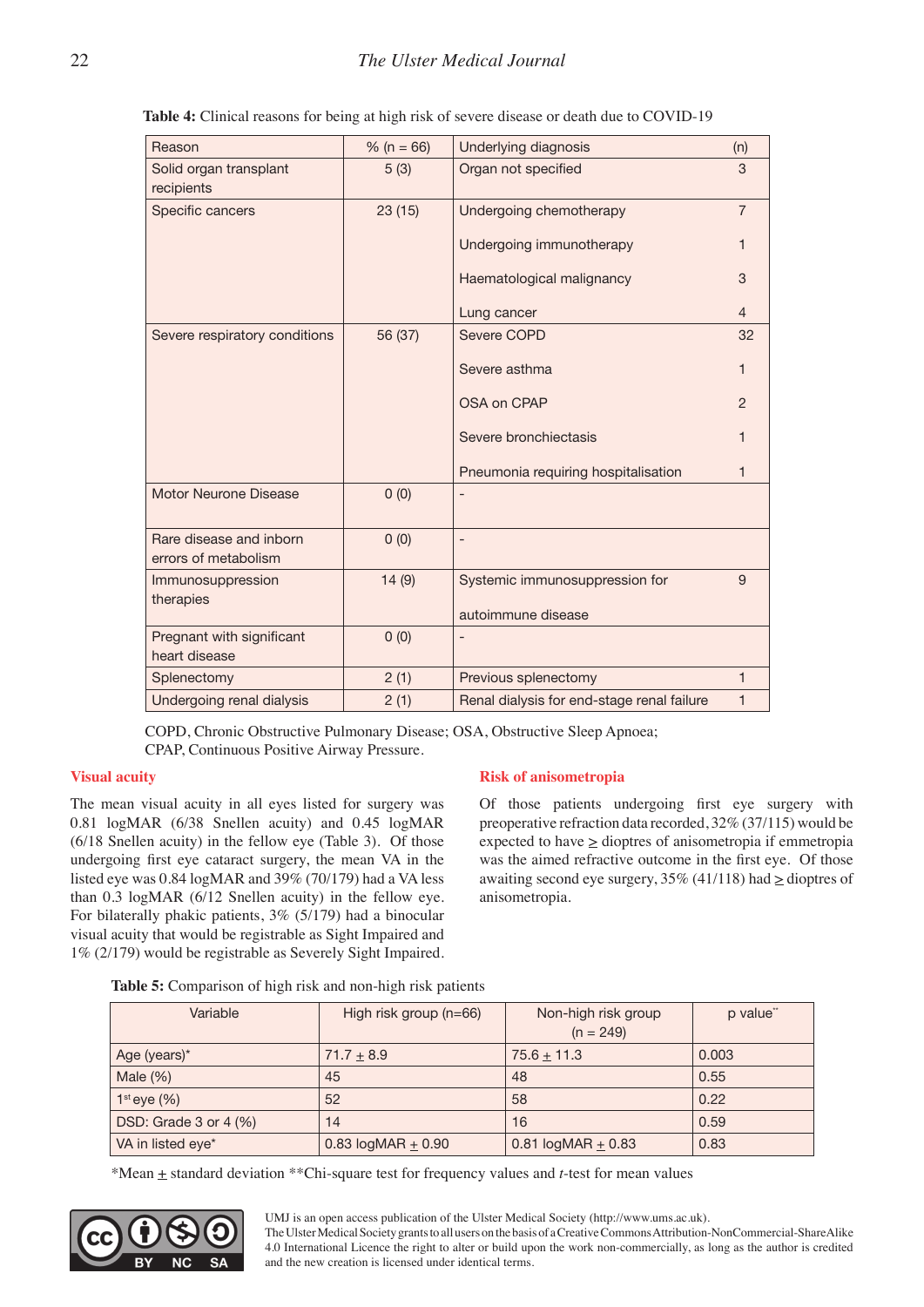*Surgical planning during a pandemic: Identifying patients at high risk of severe disease or death due to COVID-19 in a cohort of patients on a cataract surgery waiting list.* <sup>23</sup>

#### **Degree of surgical difficulty**

The majority of patients (48%, 150/315) were listed as DSD grade 2 (Table 3). There were no statistically significant differences in the proportion of patients in each DSD grade between high risk and non-high risk patients (Figure 1).

#### **DISCUSSION**

Figure 1: Proportion of high risk and non-high risk patients assigned DSD Grades 1-4



This study found that 21% of patients awaiting cataract surgery were deemed clinically extremely vulnerable to severe disease or death due to COVID-19. The coexistence of cataract and these high risk comorbidities poses the challenge of delivering cataract surgery safely to this vulnerable group of patients.

This cohort of patients had a mean age of 74.8 years and this is similar to the mean age of 76.0 years for the RCOphth National Ophthalmology Database Audit, which analysed a UK-wide population of patients undergoing cataract surgery.<sup>15</sup> The high risk group had a lower mean age than the non-high risk group. This may be related to the increased mortality rate associated with the conditions present in the high risk group. It is important to note that 72% of the patients in this study were aged over 70 and would therefore be considered 'clinically vulnerable' to COVID-19 even in the absence of high risk features.

A proportion of these patients would be expected to have senile cataract, but high risk comorbidities may increase the likelihood of developing visually-significant cataract. Severe COPD was the most common comorbidity that conferred high risk status. Smoking, the primary cause of COPD, and the use of inhaled steroid in its treatment both increase the likelihood of cataract formation.<sup>16,17</sup> 23% of patients deemed high risk had one of the specific cancers listed by the Department of Health for Northern Ireland. Several chemotherapy agents can cause cataract, and systemic corticosteroid may also be used during cancer therapy.<sup>18</sup> Patients who are systemically immunosuppressed to treat autoimmune disease or for solid organ transplant are typically maintained on steroid-sparing agents, but may receive short courses of corticosteroid and this would increase the likelihood of posterior subcapsular cataract formation.

This study highlights that a significant proportion of patients awaiting cataract surgery are at risk of delays in their care because of their systemic risk profile. For patients identified as being at high risk of severe illness or death due to COVID-19, surgery was typically deferred until after  $31<sup>st</sup>$ July 2020, when the incidence of COVID-19 had decreased and public health guidance was adjusted accordingly.<sup>19</sup> This was done with the aim of mitigating the risk of developing COVID-19. However, delays in cataract surgery are also associated with significant morbidity. Visually significant cataract is associated with depression, impaired cognitive function, reduced quality of life, limitation of physical activity and impaired driving ability.20-23 In addition to the negative impact on overall health and social wellbeing, there are ocular sequelae of delayed cataract extraction such as phacomorphic and phacolytic glaucoma.24,25 Dense cataract can also mask retinal disease that cannot be visualised through the opacified lens.<sup>26</sup>

Visual acuity in the listed eye was similar in the high risk and non-high risk groups. The mean preoperative VA of 0.81 logMAR (6/38 Snellen acuity) for all eyes listed for surgery in this study was worse than the mean preoperative VA of 0.63 logMAR (6/24 Snellen equivalent) reported by the RCOphth's National Ophthalmology Database audit, which includes data from multiple health trusts across the UK.<sup>27</sup> There were seven patients in total who would be eligible for registration as being Sight Impaired or Severely Sight Impaired; three in the high risk group and four in the non-high risk group. This study did not record ocular comorbidities, but these patients had been listed for surgery because of vision loss secondary to cataract and so would be expected to have an improvement in vision post-operatively.

Approximately half of the patients included in the study were awaiting first eye cataract surgery. Of those, 32% were at risk of anisometropia following first eye cataract surgery. While the relationship between anisometropia and symptoms of reduced binocular visual function is complex, 40% of both hyperopes and myopes will have reduced stereopsis when anisometropia is  $\geq 3$  dioptres.<sup>12</sup> As such, 3 dioptres of anisometropia is generally considered to be clinically relevant, with an increased risk of headaches, aesthenopia, double vision and photophobia.13 One study demonstrated an increased rate of falls requiring hospitalisation between first- and second-eye surgery, attributing this to surgicallyinduced anisometropia and loss of stereopsis.22 Second-eye surgery presents an opportunity to correct anisometropia and improve stereopsis, stereoacuity, VA, contrast sensitivity and self-reported visual functioning.28,29 It also offers a significant gain in quality of life. $30$  It should be delivered in a timely fashion to avoid a possible increase in falls risk due to refractive imbalance between first- and second-eye surgeries.

The Ulster Medical Society grants to all users on the basis of a Creative Commons Attribution-NonCommercial-ShareAlike 4.0 International Licence the right to alter or build upon the work non-commercially, as long as the author is credited and the new creation is licensed under identical terms.



UMJ is an open access publication of the Ulster Medical Society (http://www.ums.ac.uk).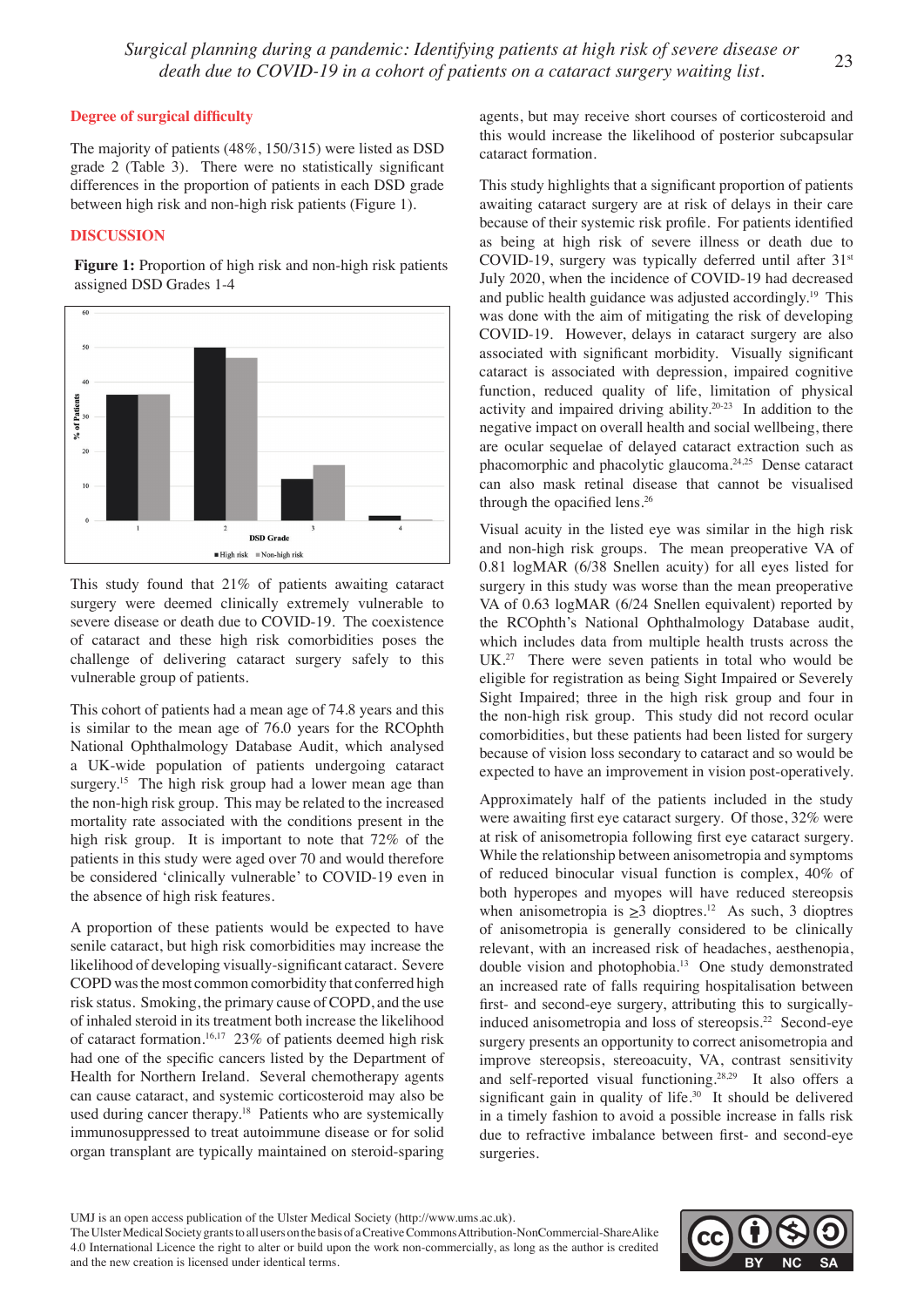Patients with more severe vision loss due to cataract may need to be prioritised if surgical capacity is reduced during the COVID-19 pandemic. While second-eye surgery is important, the greatest improvement in visual function is gained from first eye surgery and so prioritising those awaiting first eye surgery may be a reasonable approach during a period of limited capacity.<sup>31</sup> For patients with visually-significant cataract in both eyes, immediately sequential bilateral cataract surgery (ISBCS) has been suggested as an alternative method of delivering cataract surgery to vulnerable patients during the COVID-19 pandemic.7,32 ISBCS involves operating on both eyes during a single visit to the operating theatre, therefore reducing the probability of nosocomial infection while addressing binocular visual function.

The increased use of telemedicine for tasks such as explaining the diagnosis and surgery, discussing aimed refractive outcomes and gaining consent, can be used to reduce the amount of time patients need to spend in clinical settings for face-to-face encounters.<sup>7</sup> The introduction of mandatory reverse transcriptase-polymerase chain reaction (RT-PCR) testing for SARS-CoV-2 in patients attending hospital for cataract surgery has reduced the likelihood of individuals with COVID-19 transmitting this to other patients and staff in hospital. Ensuring social distancing and reducing time spent in hospital, by streamlining patient flow through the day case surgical unit, have further mitigated this risk.

This study demonstrates the utility of an electronic health record in efficiently screening patients for risk factors associated with worse outcomes from COVID-19. It was not practical to access the paper-based case notes for this number of patients in a short period of time, but the relevant medical information was readily accessible through NIECR which allowed rapid screening of a large patient cohort. Some patients deemed to be 'clinically extremely vulnerable' chose to attend for cataract surgery during the period of this study. However, this decision was taken after a detailed discussion regarding the additional risks of SARS-CoV-2 infection and what steps were being taken to limit potential exposure. As such, individual patients could make an informed decision regarding the timing of their cataract surgery.

#### **CONCLUSION**

This is the first study to quantify the proportion of patients undergoing cataract surgery who are at high risk of severe disease or death from COVID-19. This high risk is attributable to severe respiratory disease, cancer and immunosuppression therapy in the majority of these vulnerable patients. This study also highlights the challenge of delivering cataract surgery safely to a high risk population with sight loss secondary to cataract. Screening for significant comorbidities can be performed efficiently using an electronic health record. Patients with severe vision loss can also be identified in this way. It is therefore important that relevant clinical information is recorded accurately on

the electronic health record at the time of listing for surgery. Changes to how surgical care is delivered may also help to reduce visual morbidity and minimise the risk of nosocomial SARS-CoV-2 infection during the pandemic.

This study has not previously been submitted for publication or presentation.

The authors have no financial interests to declare and did not receive any funding for this work.

#### **REFERENCES**

- 1. Bhangu A, Lawani I, Ng-Kamstra JS, Wang Y, Chan A, Futaba K, *et al.* Global guidance for surgical care during the COVID-19 pandemic. *Br J Surg.* 2020;**107(9)**:1097-103.
- 2. Royal College of Ophthalmologists, United Kingdom and Ireland Society of Cataract and Refractive Surgery (UKISCRS). Cataract surgery guidelines for post COVID-19 pandemic: recommendations. [Monograph on the Internet]. London: Royal College of Ophthalmologists; 2021 Jan. Available from: https://www.rcophth.ac.uk/wp-content/ uploads/2020/05/RCOphth-UKISCRS-COVID-cataract-surgeryrestoring-services-070520.pdf [Last accessed December 2021].
- 3. World Health Organisation. Blindness and vision impairment. [Monograph on the Internet]. Geneva: World Health Organisation; 2021 Available from: https://www.who.int/news-room/fact-sheets/ detail/blindness-and-visual-impairment [Last accessed December 2021].
- 4. Keenan T, Rosen P, Yeates D, Goldacre M. Time trends and geographical variation in cataract surgery rates in England: Study of surgical workload. *Br J Ophthalmol.* 2007;**91(7)**:901-4.
- 5. Weale M. A cost-benefit analysis of cataract surgery based on the English Longitudinal Survey of Ageing. *J Health Econ*. 2011;**30(4)**:730-9.
- 6. Royal College of Ophthalmologists. The way forward: options to help meet demand for the current and future care of patients with eye disease. cataract. [Monograph on the Internet]. London: Royal College of Ophthalmologists; 2017. [Cited 2020 Dec 5] Available from: https:// www.rcophth.ac.uk/resources-listing/the-way-forward/ [Last accessed December 2021].
- 7. Lin P-F, Naveed H, Eleftheriadou M, Purbrick R, Zarei Ghanavati M, Liu C. Cataract service redesign in the post-COVID-19 era. *Br J Ophthalmol*. 2020;**105(6)**:745-50.
- 8. Desai P, Reidy A, Minassian DC. Profile of patients presenting for cataract surgery in the UK: national data collection. *Br J Ophthalmol.* 1999;**83(8)**:893-6.
- 9. Shahid Z, Kalayanamitra R, McClafferty B, Kepko D, Ramgobin D, Patel R, *et al.* COVID-19 and older adults: what we know. *J Am Geriatr Soc.* 2020;**68(5)**:926-9.
- 10. Department of Health for Northern Ireland. Coronavirus (COVID-19): definitions of 'clinically extremely vulnerable' and 'vulnerable'. [Monograph on the Internet]. NIDirect Government Services; 2020. [cited 2020 Nov 25]. Available from: https://www.nidirect.gov.uk/articles/ coronavirus-covid-19-definitions-clinically-extremely-vulnerable-andvulnerable#toc-0 [Last accessed December 2021].
- 11. Tiew S, Lim C, Sivagnanasithiyar T. Using an excel spreadsheet to convert Snellen visual acuity to LogMAR visual acuity. *Eye*. 2020;**34(11)**:2148-9.
- 12. Levi DM, McKee SP, Movshon JA. Visual deficits in anisometropia. *Vision Res.* 2011;**51(1)**:48-57.
- 13. Krarup TG, Nisted I, Christensen U, Kiilgaard JF, la Cour M. The tolerance of anisometropia. *Acta Ophthal*. 2020;**98(4)**:418-26.
- 14. Eyecare Scotland, NHS Scotland. National Ophthalmology Workstream: Hospital Eye Services: progress, priorities & practical actions for a safe, sustainable service across Scotland. [Monogaph on the Internet]



UMJ is an open access publication of the Ulster Medical Society (http://www.ums.ac.uk).